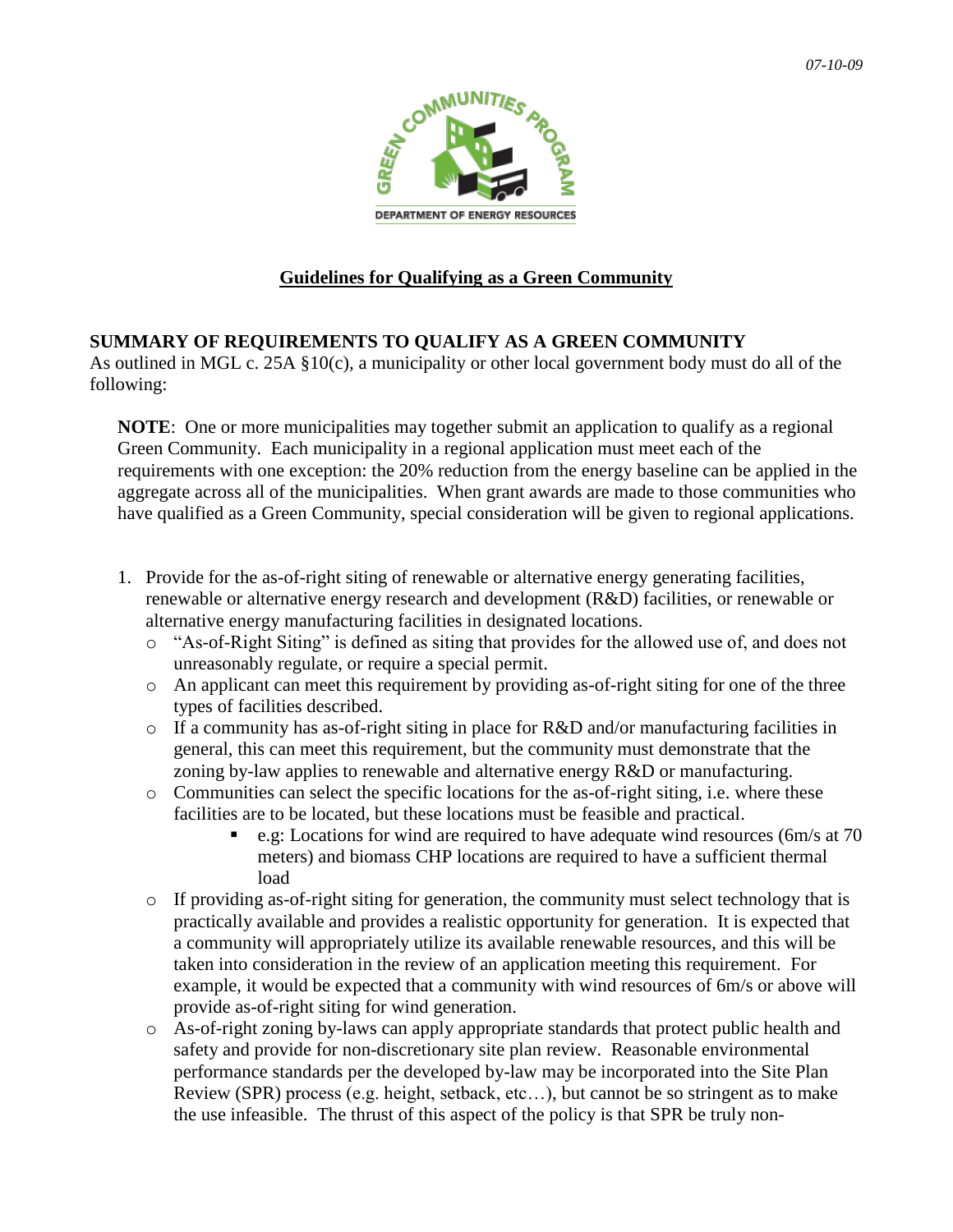discretionary. In other words, if the standards and zoning requirements are met, the project can be built. This is distinct from the Special Permit (SP), in that the SP may be denied if the Planning Board or other permit granting authority is not satisfied with the project.

- o An applicant can meet this requirement with as-of-right siting for renewable or alternative energy generation with *one* of the following project requirements:
	- On-shore Wind a turbine of a minimum 600 kW in size or above
	- Off-shore Wind a turbine of a minimum 2.5 MW or above
	- Solar Photovoltaic a single ground-mounted system of a minimum of  $250 \text{ kW}$ or above
	- Biomass CHP a minimum of 5MW in a stand-alone building
	- $\blacksquare$  Ocean, wave or tidal no minimum threshold

**NOTE**: When grant awards are made to those communities who have qualified as a Green Community, special consideration will be given to those who have met the as-of-right siting requirement through renewable and alternative energy generation.

- 2. Adopt an expedited application and permitting process under which these energy facilities may be sited within the municipality and which shall not exceed 1 year from the date of initial application to the date of final approval.
	- o The expedited application and permitting process applies only to the proposed facilities which are subject to the as-of-right siting provision.
	- o An applicant can meet this requirement by applying the expedited permitting process of MGL c 43D to these zoning districts.
	- o The one (1) year deadline requirement must include an effective enforcement mechanism, such as constructive approval provision
- 3. Establish an energy use baseline inventory for municipal buildings, vehicles, street and traffic lighting, and put in place a comprehensive program designed to reduce this baseline by 20 percent within 5 years of initial participation in the program.
	- o Energy use baseline is applied in the aggregate across building, street lights and vehicles on an MMBTU (million British Thermal Units) basis
	- o AFTER all energy reduction measures have been taken, credit may be given for the addition of renewable energy resources to reach the 20% reduction goal.
	- o A community can meet this requirement if it has completed an inventory as described above and has already implemented a program to reduce the baseline within the previous 24 months.
	- o For applications consisting of more than one community, all communities must complete the inventory. However, the comprehensive program to reduce the baseline by 20% can be applied across all communities.
	- o Acceptable tools for performing the inventory are:
		- EnergyStar Portfolio Manager
		- **ICLEI** software
		- DOER's Energy Information Reporting System
		- Other tools proposed by the community and deemed acceptable by DOER
- 4. Purchase only fuel-efficient vehicles for municipal use whenever such vehicles are commercially available and practicable.
	- o Heavy-duty vehicles such as fire-trucks, ambulances, and public works trucks are exempt from this criterion.